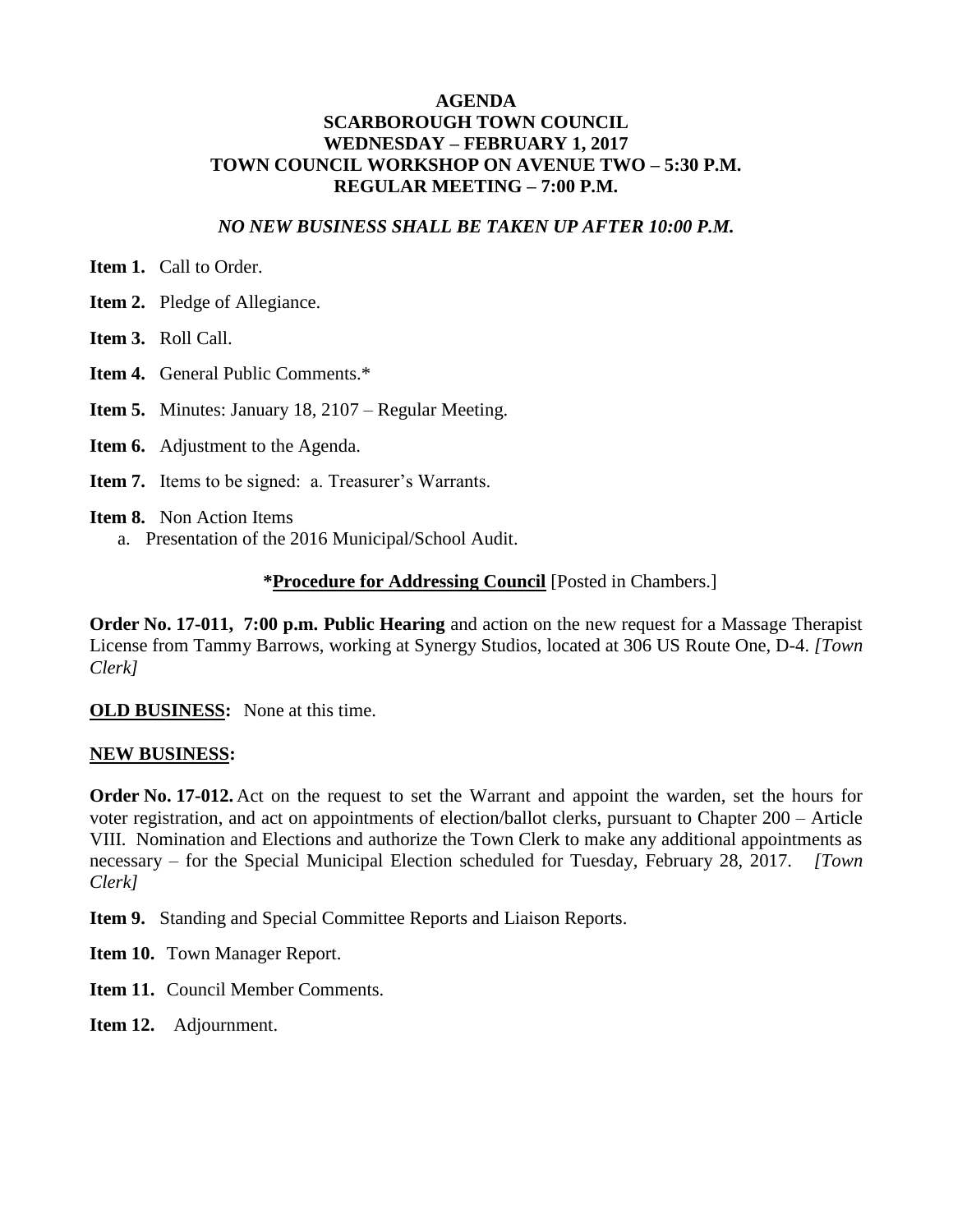# **AGENDA SCARBOROUGH TOWN COUNCIL WEDNESDAY – FEBRUARY 1, 2017 REGULAR MEETING – 7:00 P.M.**

**Order No. 17-011.** Move approval on the new request for a Massage Therapist License from Tammy Barrows, working at Synergy Studios, located at 306 US Route One, D-4. *[Town Clerk]*

| Town Clerk                | Ought to Pass                      |
|---------------------------|------------------------------------|
| Sponsor                   | Recommendation                     |
| 02/01/2017                | N/A                                |
| <b>First Reading/Vote</b> | Second Reading/Final Approval/Vote |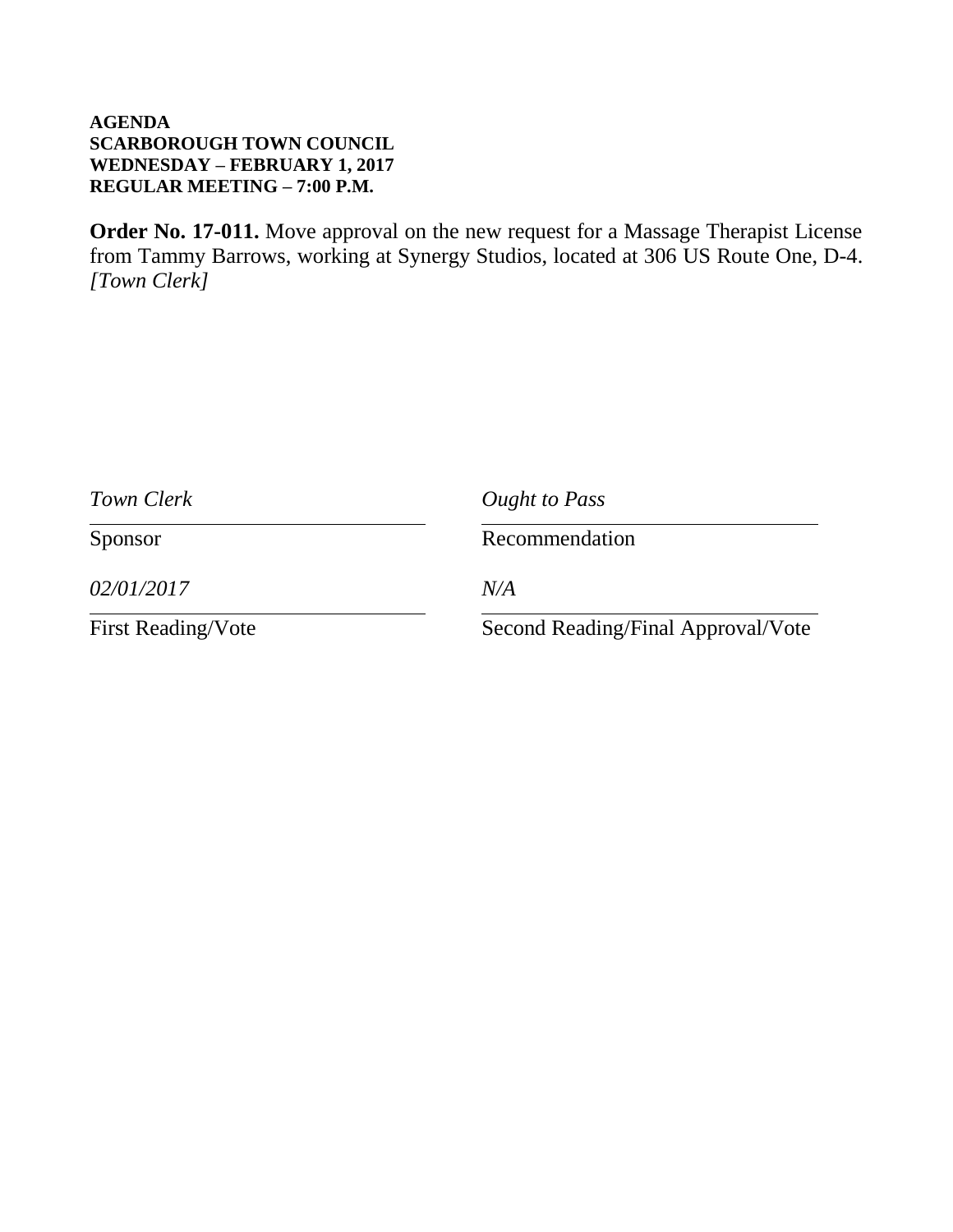Town of Scarborough, Maine

*T o w n C l e r k ' s O f f i c e 2 5 9 U S R O U T E O N E P O B OX 3 6 0 S C A R B O R O U G H , M A I N E • 0 4 0 7 0 - 0 3 6 0*

**TO:** Town Council Members

**FROM:** Yolande P. Justice, Town Clerk

**DATE:** January 27, 2017

**RE:** New Request for a Massage Therapist License

The following applicant is requesting approval on a Massage License:

R.

 Massage Therapist License from Tammy Barrows, working at Synergy Studios, located at 306 US Route One, D-4.

----

Applicant is in compliance with the requirements of the Town Clerk's Office and there are no outstanding issues. The completed application is on file with Clerk's Office.

**INCORPORATED** 

It is recommended that this license be granted.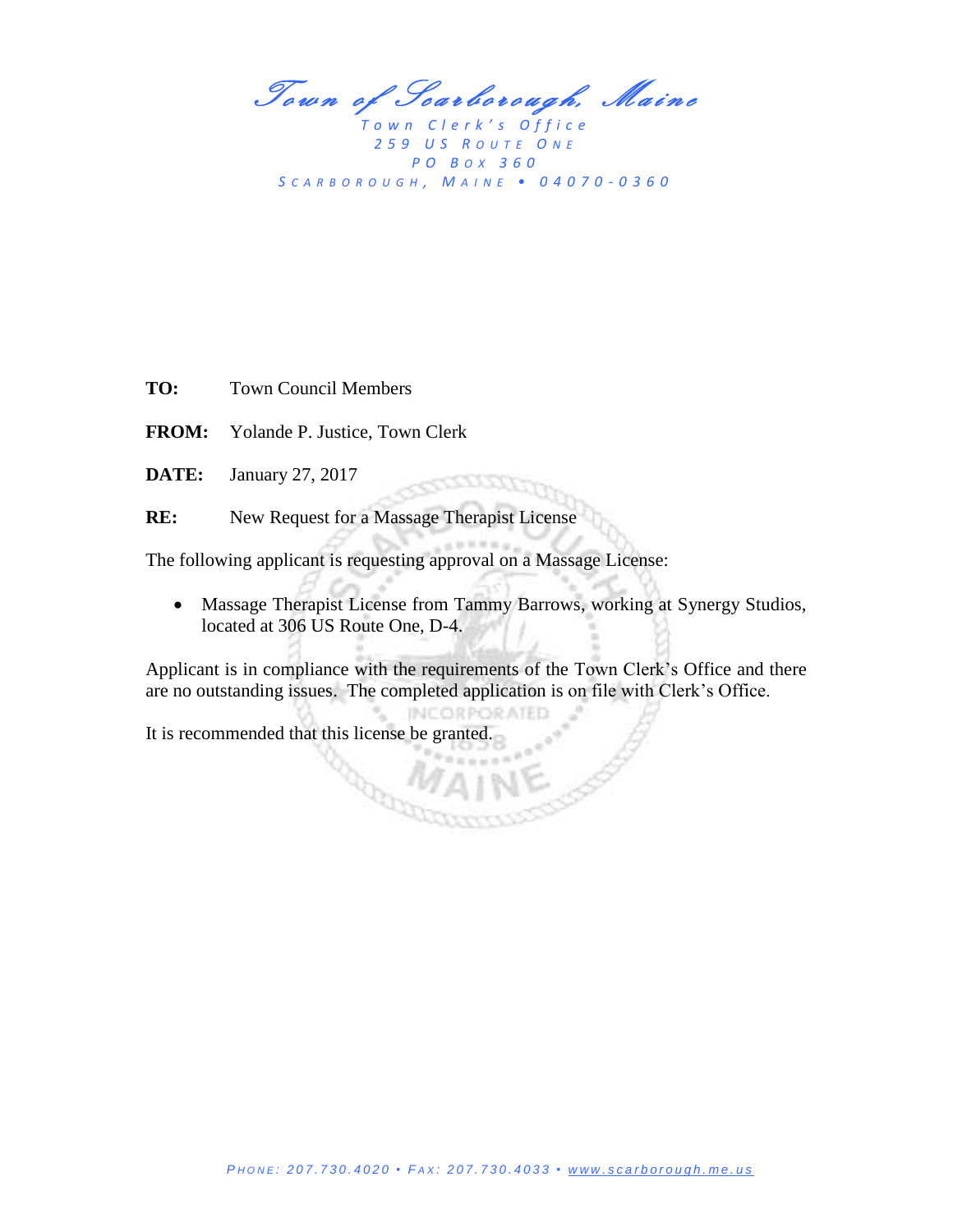# **AGENDA SCARBOROUGH TOWN COUNCIL WEDNESDAY – FEBRUARY 1, 2017 REGULAR MEETING – 7:00 P.M.**

**Order No. 17-012.** Move approval on the request to set the Warrant and appoint the warden, set the hours for voter registration, and act on appointments of election/ballot clerks, pursuant to Chapter 200 – Article VIII. Nomination and Elections and authorize the Town Clerk to make any additional appointments as necessary – for the Special Municipal Election scheduled for Tuesday, February 28, 2017. *[Town Clerk]*

- Poll Workers: Joyce Alden, Tracy Cole, Barbara Fagnant, Shirley Jackson and Lorraine LaChapelle
- Warden: Yolande P. Justice

| Town Clerk                | Ought to Pass                      |
|---------------------------|------------------------------------|
| Sponsor                   | Recommendation                     |
| 02/01/2017                | N/A                                |
| <b>First Reading/Vote</b> | Second Reading/Final Approval/Vote |